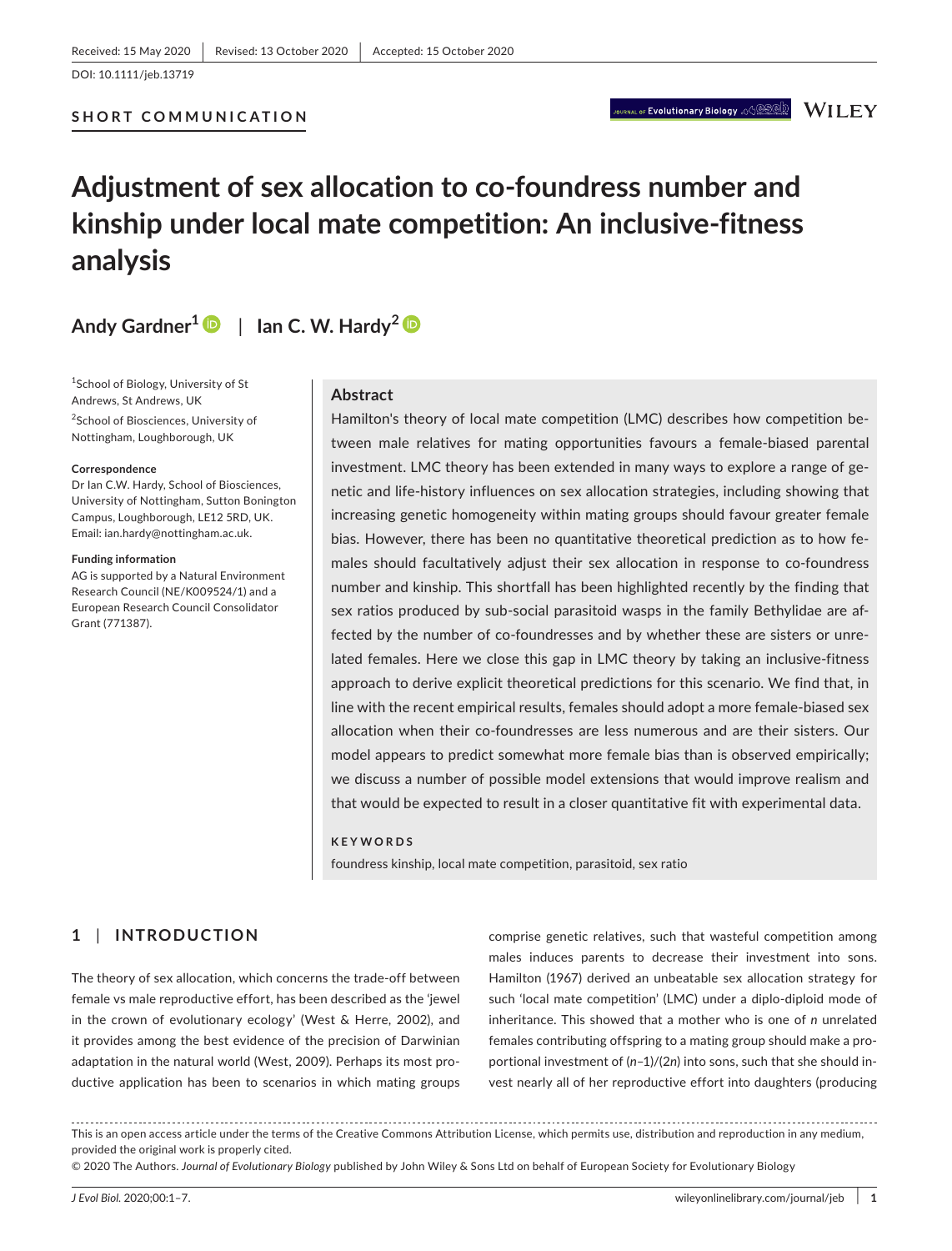**2 |**  GARDNER and HARDY

just enough sons to fertilize them) if she is the only mother present. and make a nearly equal investment into daughters and sons if she is one of very many females contributing offspring to the mating group, recovering Fisher's (1930) classic result for large, panmictic populations.

Hamilton's (1967) analysis has subsequently been extended in a number of ways (reviewed by West, 2009), including to allow for a haplo-diploid mode of inheritance (Hamilton, 1979) and kinship among co-foundresses (Bulmer, 1986; Courteau & Lessard, 2000; Frank, 1985, 1986a, b, 1998; Gardner et al., 2009; Rodrigues & Gardner, 2015; Taylor, 1988; Taylor & Crespi, 1994). A very general result has been provided by Frank (1985, 1986a) who showed that the unbeatable sex allocation under LMC is given by the product of three terms: ½, reflecting the rarer-sex effect of Fisher (1930); *R*, capturing any asymmetry in the inclusive-fitness valuation of a son vs a daughter (such that  $R < 1$  if daughters are valued more,  $R > 1$  if sons are valued more and  $R = 1$  if both are valued equally); and  $P_{d(d)t}$ , representing Wright's (1969) coefficient of panmixia, and hence, the degree to which mating groups are genetically heterogeneous. Frank (1985) has highlighted that the coefficient of panmixia may vary between groups and hence that females might be favoured to adjust their sex allocation according to their local assessment of both number and kinship of co-foundresses, though no explicit, quantitative results have so far been derived for this particular scenario.

This gap in the theoretical development of LMC has recently been highlighted by an empirical study of sex allocation in *Goniozus* wasps (Abdi et al., 2020); this found that collective brood sex ratios are affected by both the number of foundresses and kinship among co-foundresses. Briefly, *Goniozus* species are haplo-diploid parasitoids which have long been known to exhibit female-biased sex ratios and comply broadly with both the assumptions and predictions of LMC theory (Green et al., 1982; Hamilton, 1967, 1979; Hardy & Cook, 1995; Hardy et al., 1999; Khidr et al., 2013). Due to aggressive resource competition between females and subsequent brood care (sub-social reproduction), the number of foundresses contributing offspring to a mating group is thought to be typically just one. Yet adult females are able to discriminate kinship and may tolerate each other's presence when relatedness is higher and also when host resources are less limiting (Abdi et al., 2020; Lizé et al., 2012). When experimentally induced to reproduce in multi-foundress groups, the sex ratios of broods produced by sibling females were similar to sex ratios produced by single foundresses (proportion of offspring that were male  $\approx$  0.10) whereas nonsibling foundresses produced sex ratios were much higher (≈ 0.40; Abdi et al., 2020).

Here we close the theory gap by deriving explicit theoretical predictions for scenarios in which a female may facultatively adjust her sex allocation according to the number of her co-foundresses and whether they are her sisters or are unrelated females. We take an inclusive-fitness approach (Hamilton, 1964), showing that the female's unbeatable sex ratio depends not only on these two factors, but also on the average degree of inbredness across the whole population. We provide solutions for both diplo-diploid and haplo-diploid modes of genetic inheritance and find an improved fit between sex

ratio predictions for haplo-diploidy and the *Goniozus* sex ratios observed by Abdi et al. (2020). Despite this improvement, our model does appear to predict somewhat more female bias than is observed empirically. Accordingly, we discuss a number of possible model extensions—including partial male dispersal and local resource competition—that would further improve realism and that would be expected to result in a closer quantitative fit with the experimental data.

## **2** | **MODEL AND RESULTS**

We consider a foundress group in which there are *n* females each making an equal contribution of offspring to a mating group, with each female by default adopting a sex allocation strategy *z* such that she contributes *Nz* sons and *N*(1–*z*) daughters, where *N* is a large number. Their offspring then mate at random among each other, with each female mating once and each male potentially mating a large number of times. Following mating, the males die, and the mated females disperse to form new foundress groups with other females drawn at random from the entire population. We assume that these new foundress groups almost always comprise unrelated females, but we do allow for a nonzero probability that co-foundresses are sisters in order to investigate how females are favoured to behave in such circumstances.

To determine unbeatable sex allocation behaviour, we focus attention on one of the *n* foundresses and consider the inclusive-fitness consequences of her adopting an alternative sex allocation strategy *z* + δ, such that she instead contributes *N*(*z* + δ) sons and *N*(1–*z*–δ) daughters to the mating group (full details are given in Box 1).

First, we consider a diplo-diploid (D) mode of inheritance. Here, we find that the unbeatable sex allocation for a female whose group comprises herself and *n*−1 unrelated (U) other females is given by.

$$
z_{\rm D,U}^* = \frac{n-1}{2n} \tag{1}
$$

which is exactly the result given by Hamilton (1967). This result is illustrated by the upper surface in Figure 1a. Note that Equation (1) holds irrespective of whether the number of foundresses is constant or variable across groups and depends only on the number of foundresses present in the female's own group (see Box 1 for details). In contrast, we find that the unbeatable sex allocation for a female whose group comprises herself and *n*-1 of her sisters (S) is given by.

$$
z_{\rm D,S}^{*} = \frac{(n-1)(1-f)}{4n(1+3f)}
$$
 (2)

where *f* describes the 'inbredness' of females, that is the average consanguinity of their parents (Bulmer, 1994; Frank, 1985, 1986a). This result is illustrated by the lower surface in Figure 1a. The sex allocation predicted for sister groups (Equation 2) is a constant fraction (1−*f*)/(2(1 + 3*f*)) of that predicted for nonsister groups (Equation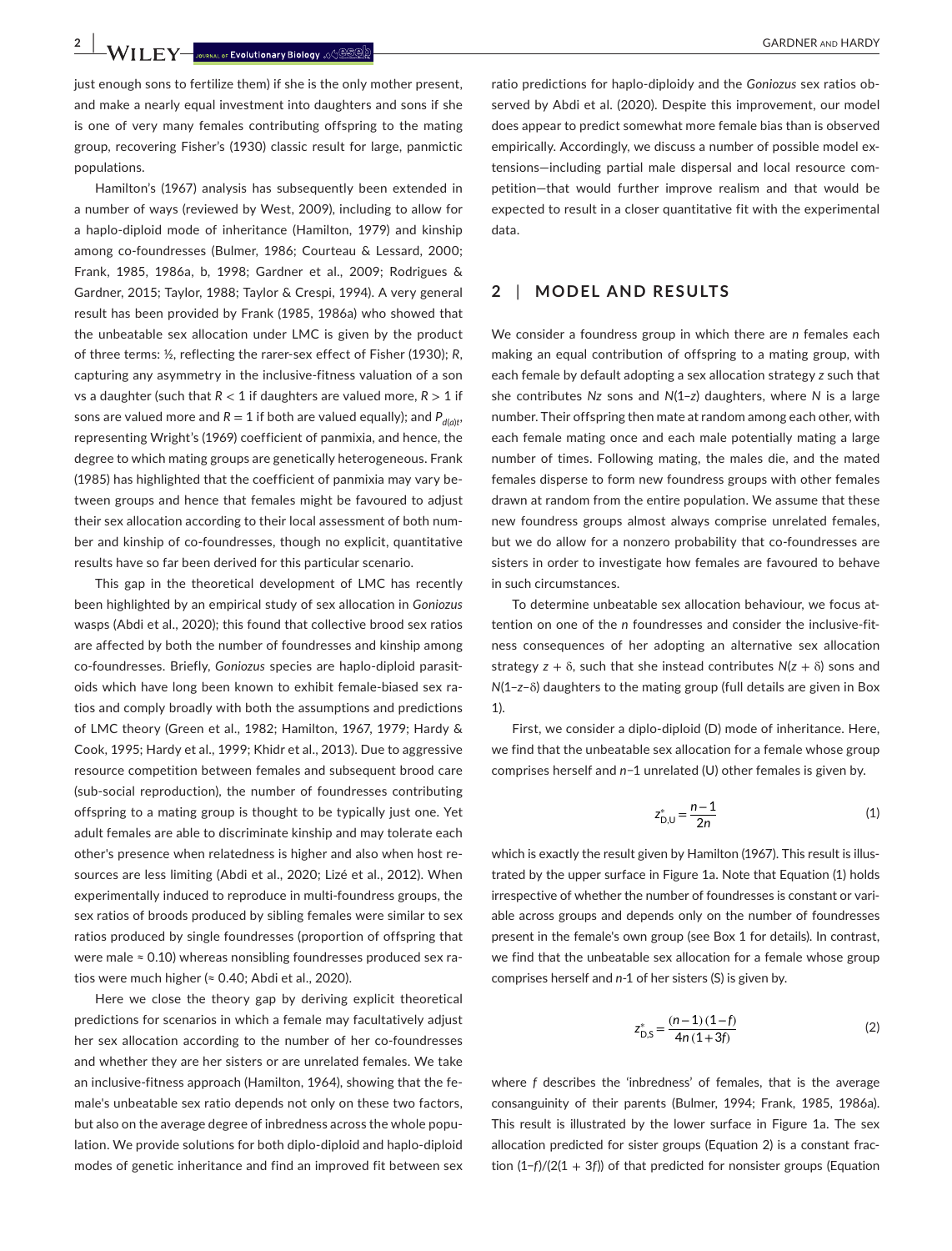#### **Box 1 Inclusive-fitness derivation**

#### **General**

The focal female produces  $N_d = N(1-z-\delta)$  daughters and  $N_s = N(z+\delta)$  sons, and the *n*-1 other females in her foundress group collectively produce  $N_f = (n-1)N(1-z)$  daughters and  $N_m = (n-1)Nz$  sons. Accordingly, the total inclusive-fitness (Hamilton, 1964) value the focal female places upon the mating group is.

$$
H = N_d p_d v_f + N_f p_f v_f + (N_d + N_f) \frac{N_s}{N_s + N_m} p_s v_m + (N_d + N_f) \frac{N_m}{N_s + N_m} p_m v_m
$$
\n(B1.1)

where  $p_{\sf d}$  is her consanguinity (i.e. probability of identity by descent; Bulmer, 1994) to her daughters,  $p_{\sf s}$  is her consanguinity to her sons,  $p_{\mathsf{f}}$  is her consanguinity to the daughters of her co-foundresses,  $p_{\mathsf{m}}$  is her consanguinity to the sons of her co-foundresses,  ${\mathsf v}_{\mathsf{f}}$  is the reproductive value (Bulmer, 1994; Fisher, 1930; Hamilton, 1972) of a mated female's eggs and *v*<sub>m</sub> is the reproductive value of the sperm that fertilize a mated female's eggs. The inclusive-fitness effect of a small deviation δ in the focal female's sex allocation strategy is ∆*H* = (∂*H*/∂δ| <sup>δ</sup>=0)δ and, accordingly, the unbeatable sex allocation strategy (Hamilton, 1967) satisfies ∆*H*| *<sup>z</sup>*=*z*\* = 0, which yields.

$$
z^* = \frac{(n-1)\ (p_s - p_m)\ v_m}{n\ (p_d v_f + p_s v_m)}.
$$
 (B1.2)

The right-hand side of equation (B1.2) is equivalent to the expression ½ R  $P_{d(\alpha)t}$  derived by Frank (1985; see also Hamilton, 1979, Frank, 1986a), using a different, lengthier and less-accessible approach, where the  $\frac{1}{2}$  term captures the rarer-sex effect, the  $R = (2)$  $p_{_{\rm S}}$   $v_{_{\rm m}})/ (p_{_{\rm d}}$   $v_{_{\rm f}}+p_{_{\rm S}}$   $v_{_{\rm m}})$  term is a coefficient of inheritance asymmetry between the sexes and the  $P_{_{d(d)}t}=($  ((n–1)/n)( $p_{_{\rm S}}$ – $p_{_{\rm m}}$ )/ $p_{_{\rm S}}$  term is an index of panmixia as assessed by the focal female conditional upon the information she has available to her—potentially including number and relatedness of co-foundresses. Note that, as  $p_m$  is the only determinant of  $z^*$  that is affected if a female conditions her sex allocation upon whether her co-foundresses are or are not her sisters, and since *z*\* is linear in  $p_m$ , it is evident that kin discrimination is not expected to affect the overall sex ratio of the population compared with a scenario in which females cannot discriminate kin (*cf*. Faria & Gardner, 2020). Nor would any ability to detect variation in genetic relatedness among sisters affect the average sex allocation employed in response to sister co-foundresses (*cf*. Faria & Gardner, 2020). Moreover, as *n* is the only determinant of *z*\* that is affected if a female conditions her sex allocation upon the number of her co-foundresses, and since *z*\* is a concave function of *n*, it is evident that such conditionality is expected to reduce the overall sex ratio of the population compared with a scenario in which females cannot adjust their sex allocation in response to co-foundress number (*cf*. Faria & Gardner, 2020).

## **Diplo-diploidy**

Under diplo-diploidy,  $p_d = p_s = (1 + 3f)/4$ , where *f* is the consanguinity of the focal female's parents and hence describes her 'inbredness' (Frank, 1985, 1986a), and  $v_f = v_m$  (Bulmer, 1994; Fisher, 1930). Accordingly, if the focal female is unrelated to her co-foundresses, such that  $p_m = 0$ , then her unbeatable sex allocation strategy is given by Equation (1) of the main text.

If instead the focal female's co-foundresses are her sisters, then  $p_m = (1 + 7f)/8$  and her unbeatable sex allocation strategy is given by Equation (2) of the main text. Note that this equation depends on the focal female's inbredness, which depends on the frequency of sib-matings (and hence the size of foundress groups) among her ancestors. If the number of foundresses is *n* in all foundress groups, not just in the focal female's foundress group, then inbredness may be expressed as *f* = 1/(4*n*−3), such that the unbeatable sex allocation strategy is  $z_{D,S}^* = (n-1)^2/(4n^2)$ . If the number of foundresses is variable, then  $f = 1/(4\nu$ –3) and  $z_{D,S}^* = ((n-1)(\nu-1))/(4n\nu)$ , where ν is the harmonic mean foundress number (specifically, taken across all females, it is the harmonic mean of the number of foundresses in their mothers' foundress groups; *cf*. Frank, 1985).

## **Haplo-diploidy**

Under haplo-diploidy,  $p_d = (1 + 3f)/4$ ,  $p_s = (1 + f)/2$  and  $v_f = 2v_m$  (Bulmer, 1994; Hamilton, 1972). Accordingly, if the focal female is unrelated to her co-foundresses, such that  $p_m = 0$ , then her unbeatable sex allocation strategy is given by Equation (3) of the main text. If the number of foundresses contributing to different mating groups is constant, then  $f = 1/(4n-3)$  and  $z_{HU}^* = ((n-1)(2n-1))/2$  $(n(4n-1))$ . If the number of foundresses is variable, then  $f = 1/(4\nu-3)$  and  $z_{H,U}^* = ((n-1)(2\nu-1))/(n(4\nu-1))$ .

Finally, if the focal female's co-foundresses are her sisters, then  $p_m = (3 + 5f)/8$  and her unbeatable sex allocation strategy is given by Equation (4) of the main text. If the number of foundresses contributing to different mating groups is constant, then *f* = 1/(4*n*−3) and  $z_{H,S}^{*}$  = (*n*–1)<sup>2</sup>/(2*n*(4*n–*1)), and if the number of foundresses is variable, then *f* = 1/(4*ν*–3) and  $z_{H,S}^{*}$  = ((*n–*1)(*v–*1))/(2*n*(4*ν–*1)).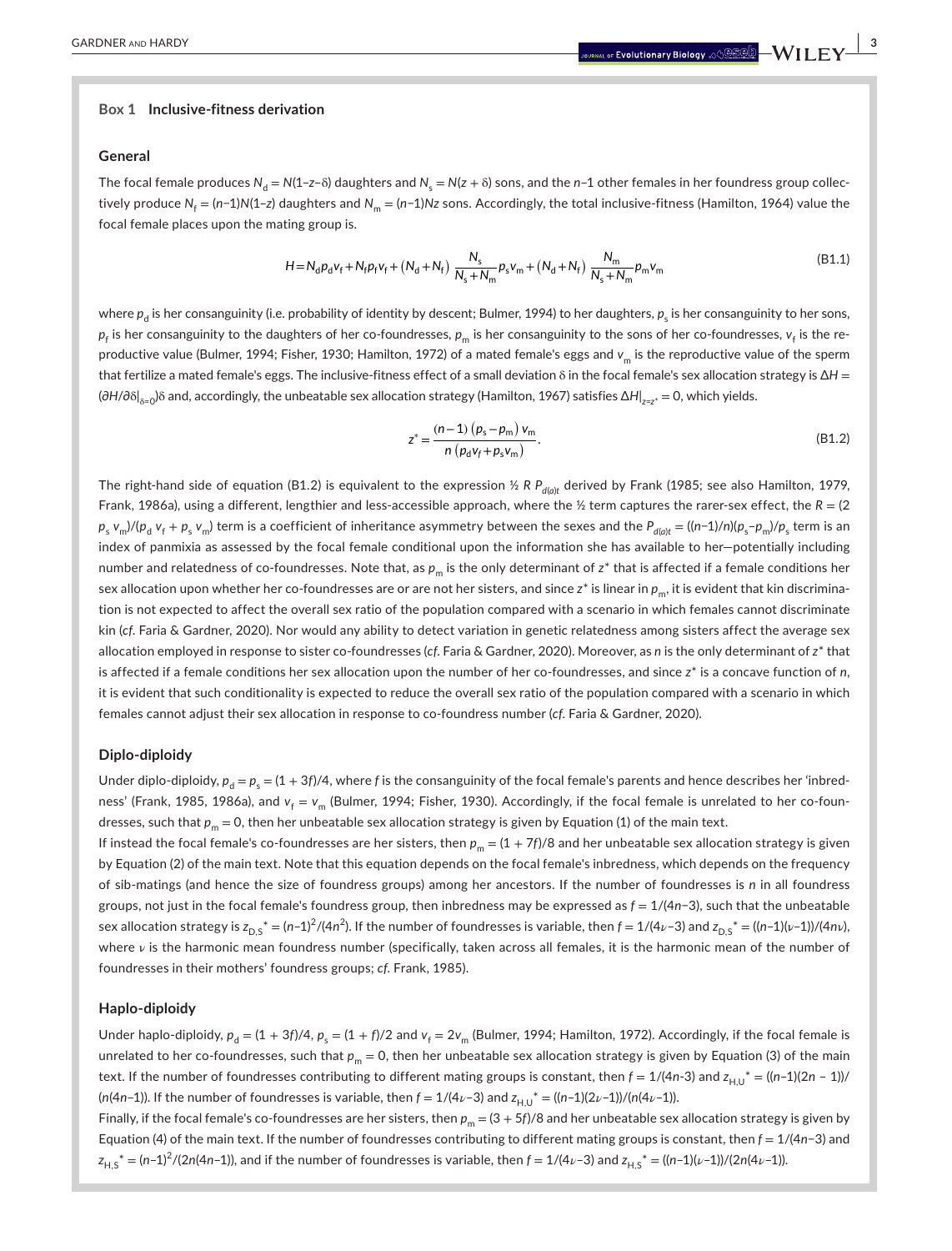

**FIGURE 1** Predicted sex ratios in groups of sister or nonsister foundresses, according to foundress number and inbredness. Panel (a) shows optima for diplo-diploid inheritance, and panel (b) shows optima for haplo-diploid inheritance

1), independently of the number of co-foundresses present, and this fraction decreases from ½ to 0 as the degree of inbredness increases from 0 to 1, meaning that the proportional allocation to sons in sister groups is never more than half of what it is in equal-sized nonsister groups. Note that a female's inbredness is liable to depend on the sizes of groups encountered by her ancestors, such that (unlike for nonsister diplo-diploid groups) it is likely that sex allocation behaviour predicted for sister groups will depend not only on the local number of foundresses but also the on the distribution of group sizes across the population. In the special case of all groups having the same size, Equation (2) reduces to  $z_{D,S}^* = (n - 1)^2 / (4n^2)$  (see Box 1 for details).

Second, we consider a haplo-diploid (H) mode of inheritance. Here, we find that the unbeatable sex allocation for a female whose group comprises herself and *n*−1 unrelated other females is given by.

$$
z_{H,U}^* = \frac{(n-1)(1+f)}{2n(1+2f)},
$$
\n(3)

as is illustrated by the upper surface in Figure 1b. Note that, in contrast with the corresponding result given for diplo-diploidy (Equation 1), the sex allocation exhibited by nonsister groups in haplo-diploid populations (Equation 3) is dependent upon the degree of inbredness and hence is likely to depend on the distribution of group sizes across the population and not just the size of the focal female's group. In the special case of all groups having the same size, Equation (3) reduces to  $z_{H\,U}^* = ((n-1)(2n-1))/(n(4n-1))$ , as given by Hamilton (1979; see Box 1 for details). More generally, the sex allocation predicted for haplo-diploid nonsister groups (Equation 3) is a constant fraction  $(1 + f)/(1 + 2f)$ of that predicted for diplo-diploid nonsister groups (Equation 1), independently of the number of co-foundresses present, and this fraction decreases from 1 to 2/3 as the degree of inbredness increases from 0 to 1, meaning that it is almost always lower than the corresponding result for diplo-diploid inheritance.

In contrast, we find that the unbeatable sex allocation for a female whose group comprises herself and *n*-1 of her sisters is given by.

$$
Z_{H,S}^{*} = \frac{(n-1)(1-f)}{8n(1+2f)},
$$
\n(4)

as is illustrated by the lower surface in Figure 1b. This too is dependent upon the degree of inbredness and hence upon the distribution of group sizes across the whole population. In the special case of all groups having the same size, Equation (4) reduces to  $z_{H,S}^* = (n-1)^2/(2n(4n-1))$ . More generally, the sex allocation predicted for sister groups under haplo-diploidy (Equation 4) is a constant fraction (1−*f*)/(4(1 + *f*)) of that predicted for nonsister groups under haplo-diploidy (Equation 3), and this fraction decreases from ¼ to 0 as the degree of inbredness increases from 0 to 1, meaning that it is always lower than the corresponding result for nonsister groups.

## **2.1** | **Comparison of theory and observations**

Here we compare model predictions for the haplo-diploid mode of inheritance with sex ratios observed in *Goniozus*. Abdi et al. (2020) provide data on the sexual composition of 123 broods of offspring produced by *Goniozus nephantidis* (Muesebeck) females held in foundress groups of size ranging from 1 to 8 and with multi-foundress groups consisting of sister females or nonsister females. The results of null hypothesis significance testing using weighted logistic analysis and the associated equations for the estimated minimal adequate models are presented in Abdi et al. (2020), who also discussed the inclusion or exclusion of a large brood with an outlying sex ratio which was especially influential due to the use of an intrinsically weighted analysis. Here we include the outlier but use unweighted logistic analysis to de-emphasize the influence of large broods. We obtain the following maximum likelihood estimates of the two empirical relationships between sex ratio, *z*, and foundress number, *n*:

Regression for single foundresses and multiple nonsister foundresses:

$$
z = 1/(1 + (1/(\exp(0.084n - 1.132))))
$$
\n(5)

Regression for single foundresses and multiple sister foundresses:

$$
z = 1/(1 + (1/(\exp(0.071n - 2.072))))
$$
 (6)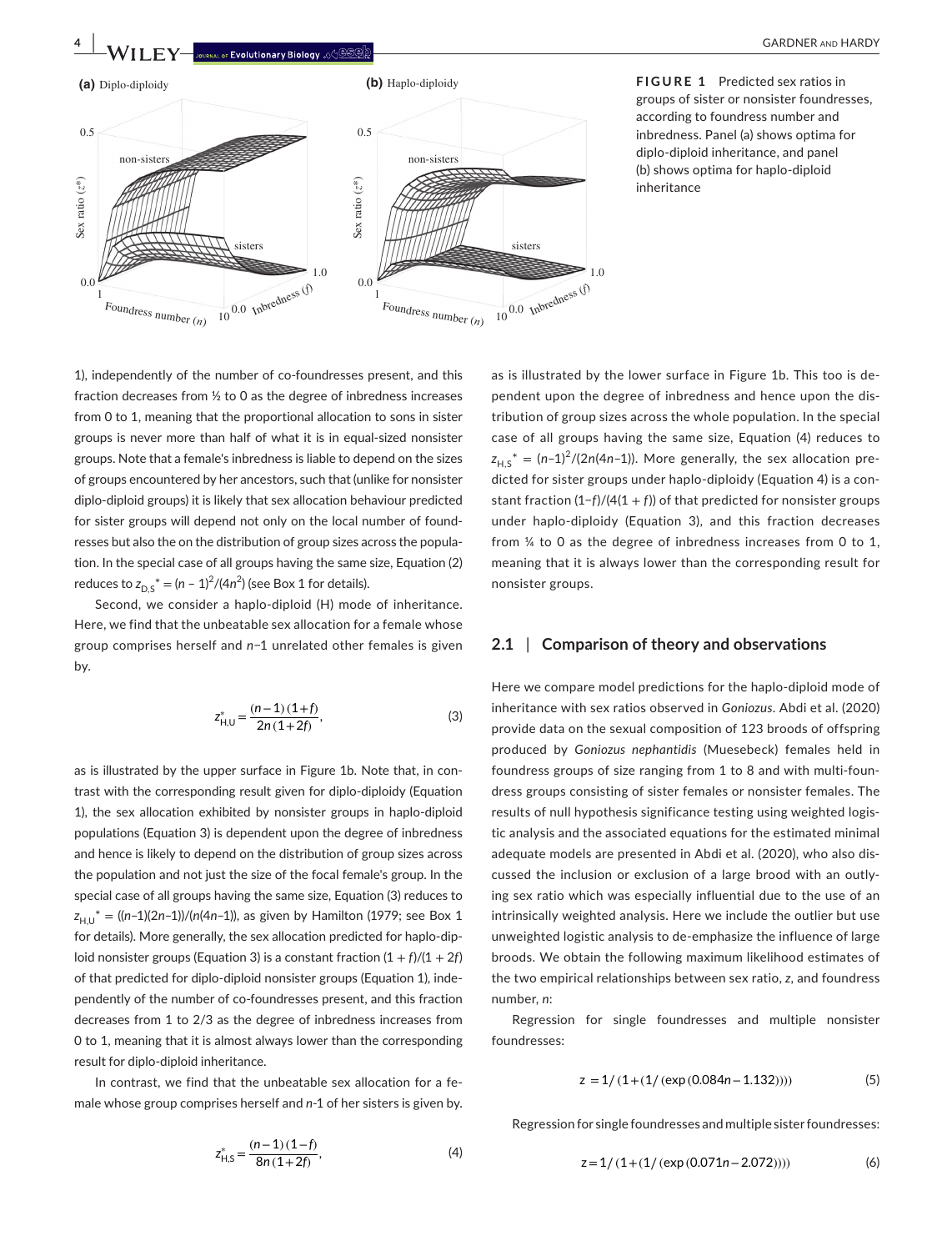We explored likely values of *f* (the average inbredness of *G. nephantidis*) by calculating the sums of squared differences between the observed sex ratio of each brood and the sex ratio predicted by Equations 3 and 4 for the given number of foundresses and foundress kinship, across the range of candidate values of *f* (0 to 1): the best-fit value of  $f$  was zero. Using  $f = 0$ , the sex ratios predicted to be produced (Equations 3 and 4) are plotted against *n*, along with the estimated regressions (Equations 5 and 6) and observed brood sex ratio data for *G. nephantidis*, in Figure 2.

We evaluated how well the data fit the model predictions by calculating the sum of squared departures from the observed mean sex ratio (SST) and the sums of squared departures (SSE) from the model for haplo-diploids (Equations 3 and 4), using data from all replicates, for a range of values of *f*. For  $f = 0$ , the proportion of variation explained by the model ((SST-SSE)/SST) was 0.0894. The model provided a better fit to the data than did the overall mean for *f* ≤ 0.35 and for larger values it was worse. As LMC models give notoriously unrealistic predictions for the single foundress case (see below), we also calculated these values with single foundress replicates excluded. The proportion of variation explained was 0.1167 and the model provided a better fit than the mean sex ratio for *f* ≤ 0.5.

Next, we compared the variation explained by Hamilton's (1979) LMC model for haplo-diploids  $(z_{H,U}^* = ((n-1)(2n-1))/(n(4n-1)))$  against the observed mean and found that this model fits the data worse than does the overall mean sex ratio, whether or not single foundress replicates are included. Finally, we calculated the proportion of variation

 **|** GARDNER and HARDY **5**

explained by our model for haplo-diploids (Equations 3 and  $4, f = 0$ , Figure 2) compared to Hamilton's (1979) model (shown plotted along with the same data in fig. 10 of Abdi et al., 2020): across all replicates 23.2% of the variation was explained by including co-foundress and for multiple-foundress replicates only this value was 24.44%. We conclude that the inclusion of facultative adjustment according to whether co-foundresses are sisters or are unrelated females leads to a better match between predicted and observed sex ratios.

# **3** | **DISCUSSION**

We have derived explicit theoretical predictions for sex allocation when females are able to adjust their behaviour according to number and kinship of co-foundresses, for both diplo-diploid and haplodiploid modes of genetic inheritance. We have shown that females are expected to decrease their allocation of reproductive resources to sons in the presence of both fewer and more closely related cofoundresses, with the extent of sex ratio bias being dependent upon female inbredness (and hence upon the distribution of group sizes across the population) in all cases except for the classic diplo-diploid, nonsister-group scenario considered by Hamilton (1967). These results are in agreement with the more general qualitative predictions of LMC theory (Frank, 1985) and are here rendered in explicit quantitative form for the first time, enabling direct comparison with empirical data.



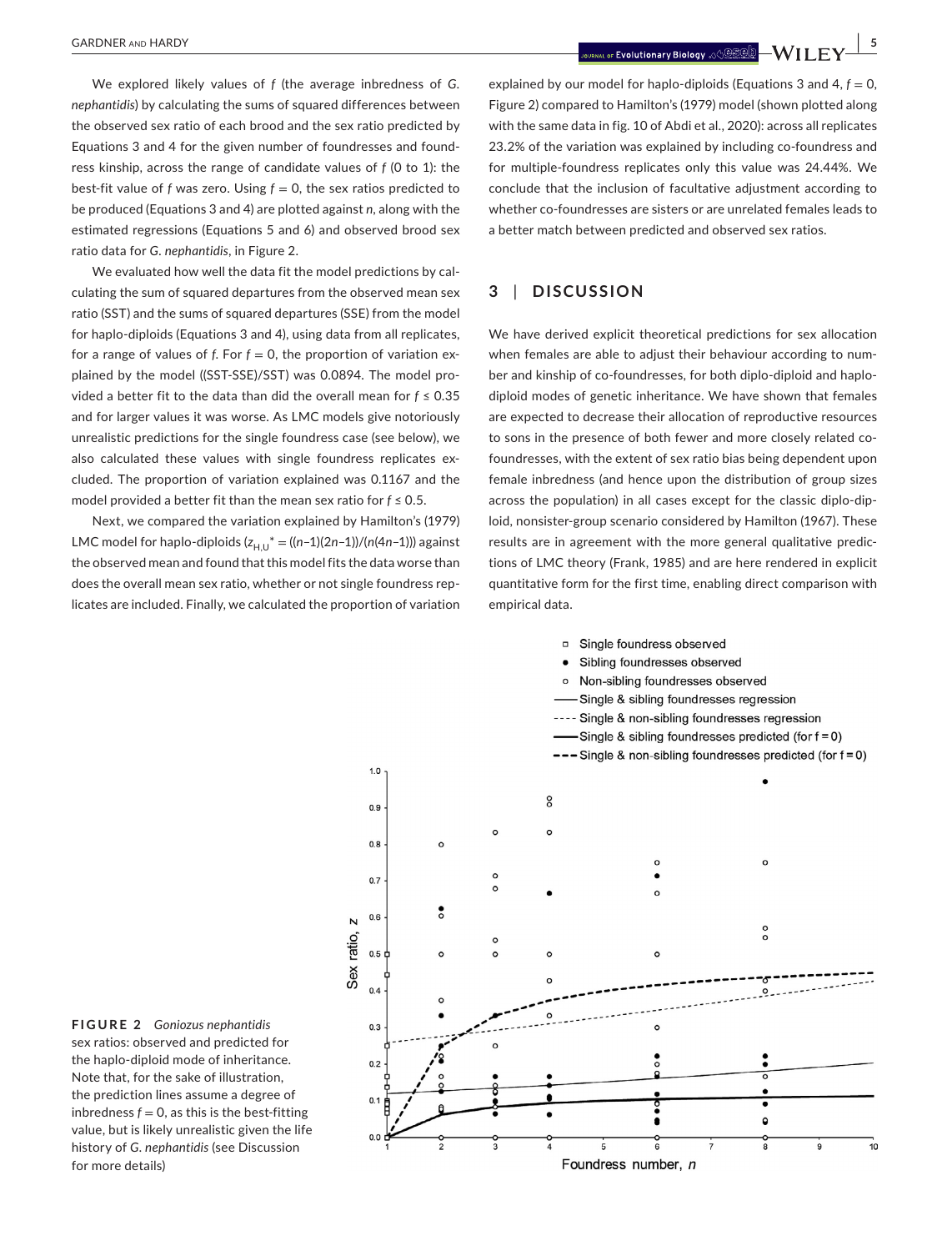**6 |**  GARDNER and HARDY

Our predictions are in line with the experimental data of Abdi et al. (2020) who varied foundress number and relatedness in *Goniozus nephantidis*. Sex ratios of *G. nephantidis* appear to be more affected by co-foundress relatedness than those of other studied insects and mites: Shuker et al. (2004) report a meta-analysis across 7 studies, with all effect sizes, *r*, being < 0.3 while, from logistic ANOVA statistics given in Abdi et al. (2020), for *G. nephantidis r* = 0.438. This is most likely associated with the ability of adult *Goniozus* females to discriminate kinship (Abdi et al., 2020; Lizé et al., 2012) which appears lacking in some studied parasitoids (Shuker et al., 2004).

While the development of theory we present has been stimulated by the observed sex ratios of *G. nephantidis* and its predictions match the fitted regressions quite closely, there are several differences between the assumptions of the model and the life history of *Goniozus* that can affect sex ratio. First, the model assumes that local mating groups are sizable, with each foundress contributing a large number, *N*, of offspring. *Goniozus* brood sizes more typically take small integer values which constrains the values of possible brood sex ratios: for the single foundress case, the optimal sex ratio is 1/*N* if daughters are to be able to mate locally (Green et al., 1982) and this especially likely accounts for disparities at  $n = 1$  in Figure 2.

Second, the model implicitly assumes that the sexual composition of offspring groups is the same at the time of sex allocation and the time at offspring mating. *Goniozus* broods normally experience some developmental mortality that can alter the sexual composition of broods: this can both select for less biased primary sex ratios than would be predicted in the absence of mortality and also can obscure patterns of sex allocation (Green et al., 1982; Khidr et al., 2013). In the experiment reported by Abdi et al. (2020), offspring mortality was unusually high due to the sustained confinement of multiple-foundresses and it remains possible that the brood sex ratios observed do not accurately reflect sex allocation decisions made by foundresses.

Third, the model assumes strictly local mating with males dying and only mated females dispersing. In *Goniozus,* males are winged and are observed, in laboratory trials, to disperse from natal broods (Hardy et al., 1999); if nonlocal mating occurs in nature this would select for less female-biased sex ratios than are predicted by models assuming strict LMC (Nunney & Luck, 1988; West, 2009). This effect is likely masked in Figure 2 on account of the degree of inbredness (*f*) being treated as a free parameter whose value may be adjusted to improve the goodness of fit, with the best fit obtained when females are considered to be completely outbred  $(f = 0)$ . The life history of *Goniozus* suggests that some degree of inbredness (*f* > 0) is expected, which would select for a more female-biased sex ratio, and therefore compensate for the discrepancy between prediction and observation in the opposite direction arising as a consequence of partial LMC. A more direct estimate of inbredness using molecular markers would be a useful goal for future investigation of the *Goniozus* mating system. Relatedly, the model assumes almost complete dispersal of females following mating and hence negligible competition among related

females for reproductive resources. Incorporating limited dispersal of females would be expected to reduce the extent of female bias in sex allocation for both sister and nonsister groups (*cf*. Bulmer, 1986, Frank, 1986b, Taylor, 1988).

A further assumption of the present theoretical model is that females are able to recognize each other as sisters vs nonsisters per se, although the model is agnostic as to whether this involves environmental or genetic kin recognition (Grafen, 1990). A possibility is that females are able to recognize co-foundresses who eclosed from the same host, without being able to discriminate between those that are actually sisters vs nonsisters (including both more distantly related kin and nonkin co-foundresses) or that both types of recognition may be used (Lizé et al., 2012, have shown that kin discrimination in one species of *Goniozus* utilizes genetically based and familiarity-based mechanisms). Discrimination based only on familiarity was considered by Taylor and Crespi (1994) in an analysis of how females are expected to adjust their sex allocation in response to their own dispersal status and that of their co-foundresses; this instantiated Frank's (1985) qualitative prediction that closer kinship should result in a more female-biased sex ratio, though without allowing for the possibility of foundress number variation within populations. On account of familiar females being, on average, less related than confirmed sisters, we would expect adjustment of sex ratios in response to familiarity per se to lead to less female bias than is predicted by the present model.

Finally, a limitation of the present analysis is that it has, following the experimental design of Abdi et al. (2020), focused on the comparison between sister vs nonsister foundress groups and has not explored sex allocation behaviour within groups containing mixtures of sisters and nonsisters (possible for *n* > 2). Mixed groups present a particular mathematical challenge in that they allow for (though do not in all cases necessitate) individuals within a group finding themselves in different circumstances and hence being favoured to exhibit different sex allocation behaviours. When each female's strategy is conditional upon not only her own circumstances but also the circumstances of her co-foundresses, strategies are required to be solved simultaneously rather than individually. A similar complexity would arise in the presence of partial LMC, whereby the mating success of eclosing males depends upon sex allocation strategies employed globally as well as locally. Such scenarios provide an interesting avenue for future theoretical attention.

#### **ACKNOWLEDGMENTS**

We thank Jaco M. Greeff, Jussi Lehtonen and Mohamed K. Abdi for interactions that led to and assisted this work. We thank two anonymous referees for comments that improved the paper.

### **CONFLICT OF INTEREST**

Both authors declare that they have no competing interests.

#### **AUTHOR CONTRIBUTIONS**

ICWH identified the problem, AG solved the problem, and both wrote the solution up.